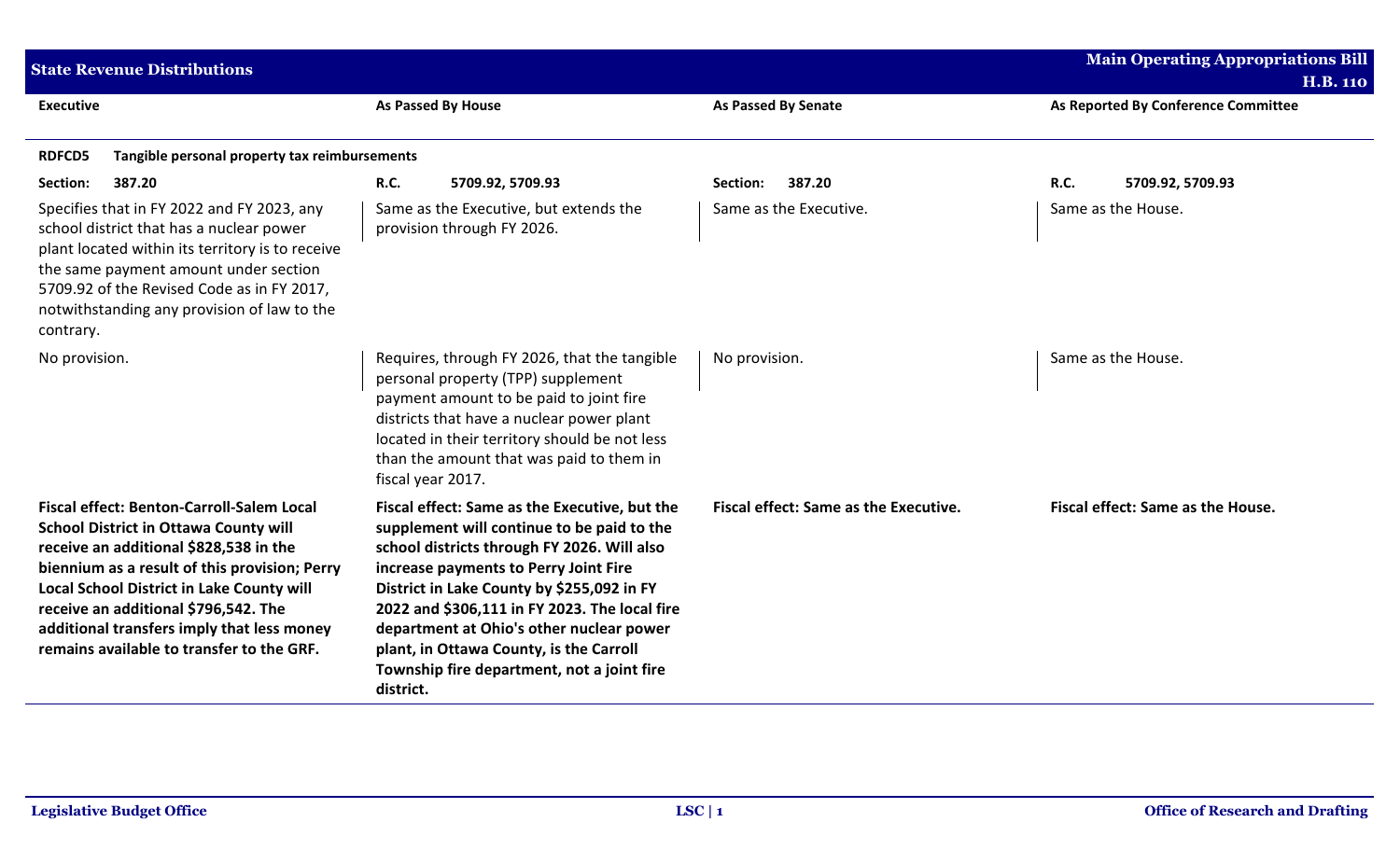| <b>State Revenue Distributions</b>                                                                                                                                                                                                                                                                                                                                                                                                                                                                                                                                                                                                                      |                           |                            | <b>Main Operating Appropriations Bill</b> |  |
|---------------------------------------------------------------------------------------------------------------------------------------------------------------------------------------------------------------------------------------------------------------------------------------------------------------------------------------------------------------------------------------------------------------------------------------------------------------------------------------------------------------------------------------------------------------------------------------------------------------------------------------------------------|---------------------------|----------------------------|-------------------------------------------|--|
|                                                                                                                                                                                                                                                                                                                                                                                                                                                                                                                                                                                                                                                         |                           |                            | <b>H.B. 110</b>                           |  |
| <b>Executive</b>                                                                                                                                                                                                                                                                                                                                                                                                                                                                                                                                                                                                                                        | <b>As Passed By House</b> | <b>As Passed By Senate</b> | As Reported By Conference Committee       |  |
| <b>RDFCD1</b><br><b>State Revenue Distributions additional appropriations</b>                                                                                                                                                                                                                                                                                                                                                                                                                                                                                                                                                                           |                           |                            |                                           |  |
| Section:<br>387.20                                                                                                                                                                                                                                                                                                                                                                                                                                                                                                                                                                                                                                      | 387.20<br>Section:        | 387.20<br>Section:         | 387.20<br>Section:                        |  |
| Specifies that appropriation items in Section<br>387.10 are to be used for the purpose of<br>administering and distributing the<br>designated revenue distribution funds<br>according to the Revised Code. Appropriates<br>any additional amounts that are determined<br>to be necessary for this purpose.                                                                                                                                                                                                                                                                                                                                              | Same as the Executive.    | Same as the Executive.     | Same as the Executive.                    |  |
| <b>GRF transfers</b><br><b>RDFCD2</b>                                                                                                                                                                                                                                                                                                                                                                                                                                                                                                                                                                                                                   |                           |                            |                                           |  |
| 387.20<br>Section:                                                                                                                                                                                                                                                                                                                                                                                                                                                                                                                                                                                                                                      | 387.20<br>Section:        | 387.20<br>Section:         | 387.20<br>Section:                        |  |
| Specifies that in FY 2022 and FY 2023, the<br>Director of Budget and Management may 1)<br>transfer from the GRF to the Local<br><b>Government Tangible Property Tax</b><br>Replacement Fund (Fund 7081) and the<br><b>School District Tangible Property Tax</b><br>Replacement Fund (Fund 7047) in the<br>Revenue Distribution Fund Group, those<br>amounts necessary to reimburse local taxing<br>units and school districts under sections<br>5709.92 and 5709.93 of the Revised Code,<br>and 2) make temporary transfers from the<br>GRF to ensure sufficient balances in Fund<br>7081 and Fund 7047 and to replenish the<br>GRF for such transfers. | Same as the Executive.    | Same as the Executive.     | Same as the Executive.                    |  |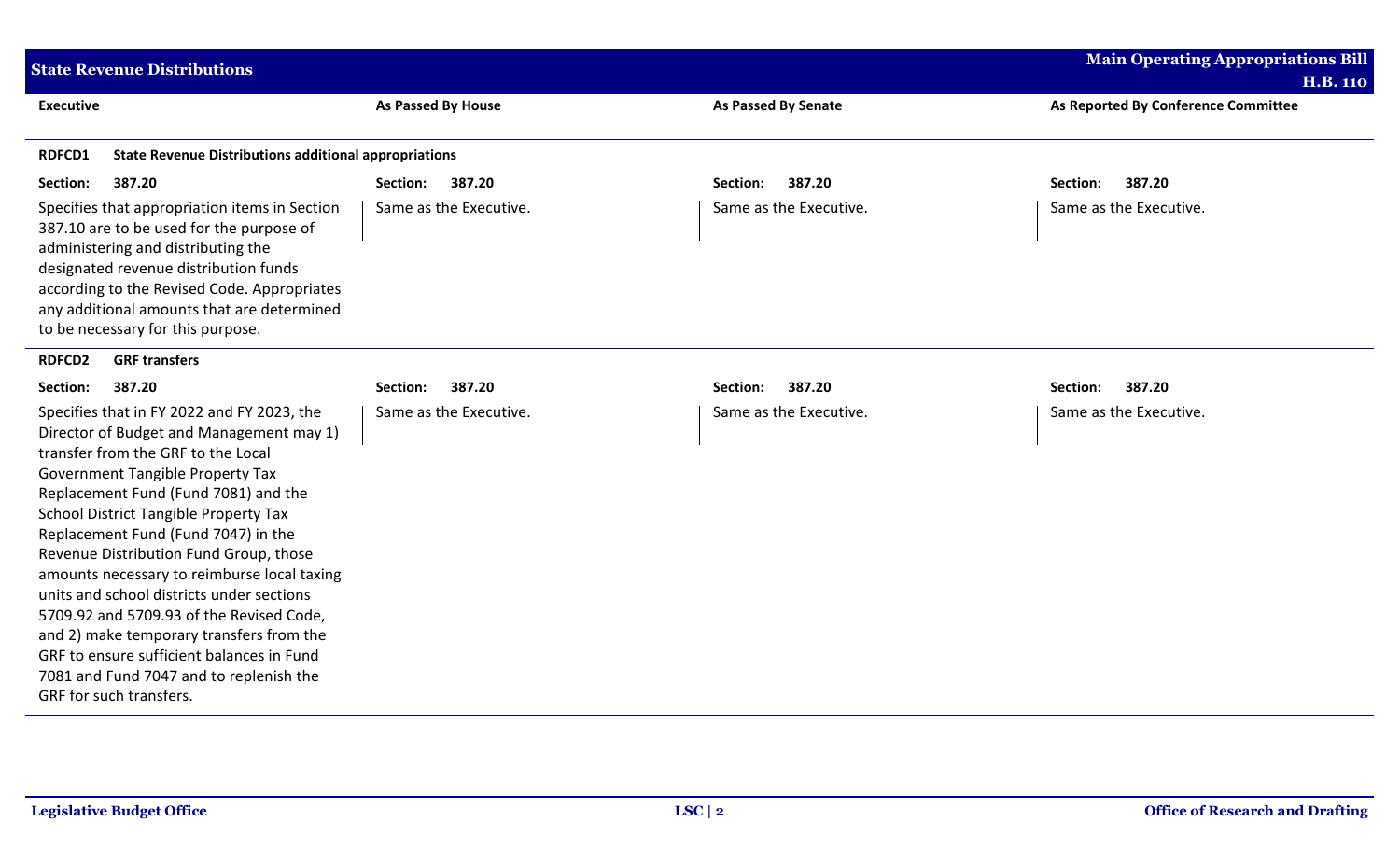|                  | <b>State Revenue Distributions</b>                                                                                                                                                                                                                                                                                                                                                                                                                                                                                                                                                                                                                                                                                                                                                                                                                                                                                                                                                                                                                                                                                                                                                                                                                                                                                      |                           |                            | <b>Main Operating Appropriations Bill</b> |
|------------------|-------------------------------------------------------------------------------------------------------------------------------------------------------------------------------------------------------------------------------------------------------------------------------------------------------------------------------------------------------------------------------------------------------------------------------------------------------------------------------------------------------------------------------------------------------------------------------------------------------------------------------------------------------------------------------------------------------------------------------------------------------------------------------------------------------------------------------------------------------------------------------------------------------------------------------------------------------------------------------------------------------------------------------------------------------------------------------------------------------------------------------------------------------------------------------------------------------------------------------------------------------------------------------------------------------------------------|---------------------------|----------------------------|-------------------------------------------|
|                  |                                                                                                                                                                                                                                                                                                                                                                                                                                                                                                                                                                                                                                                                                                                                                                                                                                                                                                                                                                                                                                                                                                                                                                                                                                                                                                                         |                           |                            | <b>H.B. 110</b>                           |
| <b>Executive</b> |                                                                                                                                                                                                                                                                                                                                                                                                                                                                                                                                                                                                                                                                                                                                                                                                                                                                                                                                                                                                                                                                                                                                                                                                                                                                                                                         | <b>As Passed By House</b> | <b>As Passed By Senate</b> | As Reported By Conference Committee       |
| <b>RDFCD3</b>    | <b>Property tax reimbursement - Education</b>                                                                                                                                                                                                                                                                                                                                                                                                                                                                                                                                                                                                                                                                                                                                                                                                                                                                                                                                                                                                                                                                                                                                                                                                                                                                           |                           |                            |                                           |
| Section:         | 387.20                                                                                                                                                                                                                                                                                                                                                                                                                                                                                                                                                                                                                                                                                                                                                                                                                                                                                                                                                                                                                                                                                                                                                                                                                                                                                                                  | 387.20<br>Section:        | 387.20<br>Section:         | 387.20<br>Section:                        |
|                  | Specifies that appropriation item 200903,<br>Property Tax Reimbursement - Education, is<br>appropriated to pay for the state's costs<br>incurred because of the homestead<br>exemption, the property tax rollback, and<br>payments required under division (C) of<br>section 5705.2110 of the Revised Code.<br>Requires the Department of Education, in<br>cooperation with the Department of<br>Taxation, to distribute these funds directly<br>to the appropriate school districts of the<br>state, notwithstanding sections 321.24 and<br>323.156 of the Revised Code, which provide<br>for payment of the homestead exemption<br>and property tax rollback by the Tax<br>Commissioner to the appropriate county<br>treasurer and the subsequent redistribution<br>of these funds to the appropriate local<br>taxing districts by the county auditor.<br>Appropriates any additional sums that may<br>be needed to make these payments.<br>Requires each school district to distribute<br>these amounts among the proper funds as if<br>they had been paid as real or tangible<br>personal property taxes. (Payments for the<br>costs of administration are to continue to be<br>paid to the county treasurer and county<br>auditor as provided for in sections 319.54,<br>321.26, and 323.156 of the Revised Code.) | Same as the Executive.    | Same as the Executive.     | Same as the Executive.                    |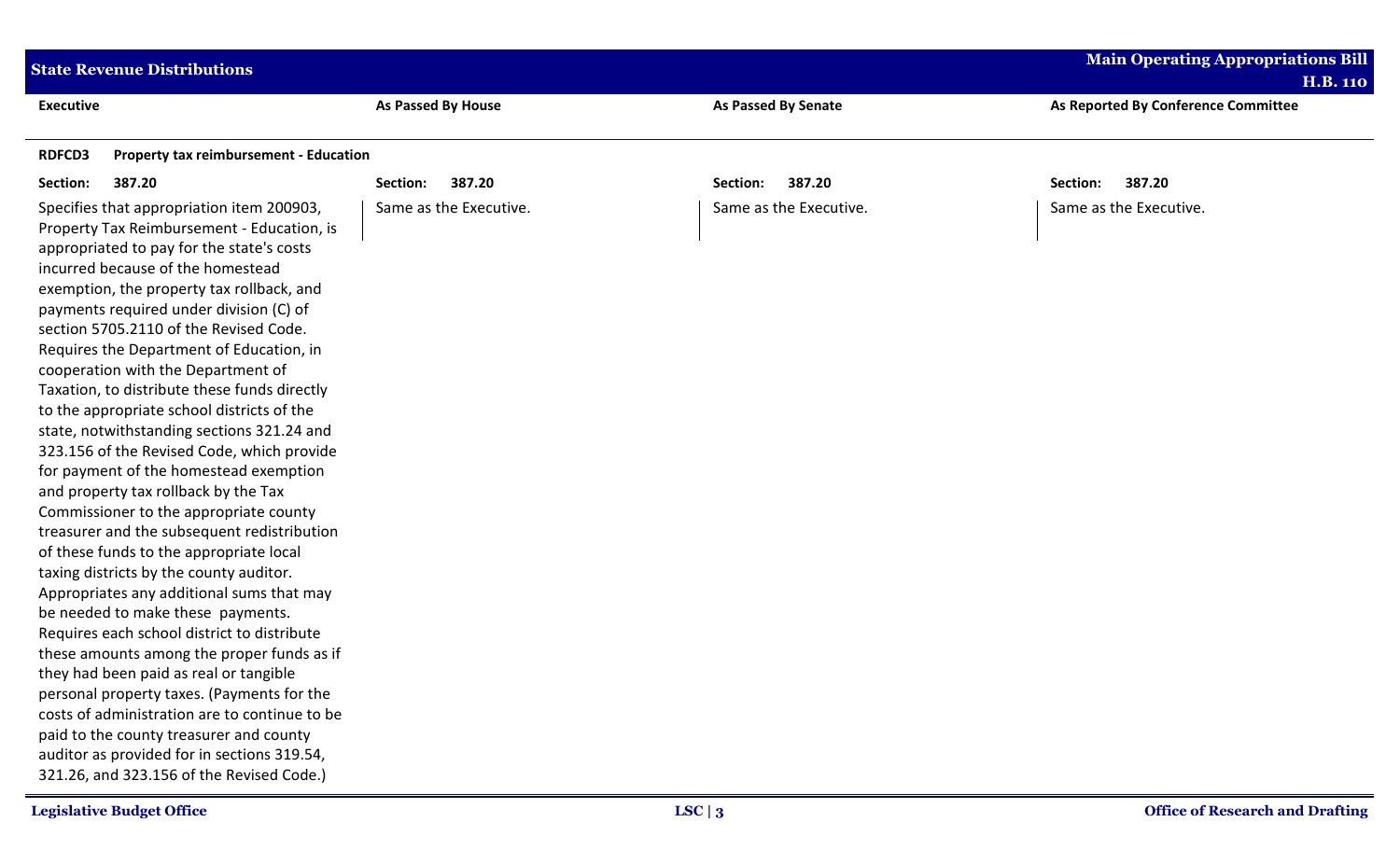| <b>State Revenue Distributions</b>                                                                                                                                                                                                                                                                                                                                                                                                                                                                                                                                                                                                                                                                                                                                                                                                                                                                                                                                                                                                                                                                                                                                                                                                |                        |                            | <b>Main Operating Appropriations Bill</b> |
|-----------------------------------------------------------------------------------------------------------------------------------------------------------------------------------------------------------------------------------------------------------------------------------------------------------------------------------------------------------------------------------------------------------------------------------------------------------------------------------------------------------------------------------------------------------------------------------------------------------------------------------------------------------------------------------------------------------------------------------------------------------------------------------------------------------------------------------------------------------------------------------------------------------------------------------------------------------------------------------------------------------------------------------------------------------------------------------------------------------------------------------------------------------------------------------------------------------------------------------|------------------------|----------------------------|-------------------------------------------|
|                                                                                                                                                                                                                                                                                                                                                                                                                                                                                                                                                                                                                                                                                                                                                                                                                                                                                                                                                                                                                                                                                                                                                                                                                                   |                        |                            | <b>H.B. 110</b>                           |
| <b>Executive</b>                                                                                                                                                                                                                                                                                                                                                                                                                                                                                                                                                                                                                                                                                                                                                                                                                                                                                                                                                                                                                                                                                                                                                                                                                  | As Passed By House     | <b>As Passed By Senate</b> | As Reported By Conference Committee       |
| <b>RDFCD4</b><br>Homestead exemption, property tax rollback                                                                                                                                                                                                                                                                                                                                                                                                                                                                                                                                                                                                                                                                                                                                                                                                                                                                                                                                                                                                                                                                                                                                                                       |                        |                            |                                           |
| Section:<br>387.20                                                                                                                                                                                                                                                                                                                                                                                                                                                                                                                                                                                                                                                                                                                                                                                                                                                                                                                                                                                                                                                                                                                                                                                                                | 387.20<br>Section:     | 387.20<br>Section:         | 387.20<br>Section:                        |
| Specifies that appropriation item 110908,<br>Property Tax Reimbursement - Local<br>Government, be used to pay for the state's<br>costs incurred due to the Homestead<br>Exemption, the Manufactured Home<br>Property Tax Rollback, and the Property Tax<br>Rollback. Requires the Tax Commissioner to<br>distribute these funds directly to the<br>appropriate local taxing districts, except for<br>school districts, notwithstanding the<br>provisions in sections 321.24 and 323.156 of<br>the Revised Code, which provide for<br>payment of the funds by the Tax<br>Commissioner to the appropriate county<br>treasurer and the subsequent redistribution<br>of these funds to the appropriate local<br>taxing districts by the county auditor.<br>Requires each local taxing district, upon<br>receipt of these amounts, to distribute the<br>amount among the proper funds as if it had<br>been paid as real property taxes.<br>Appropriates any additional sums that may<br>be needed to make these payments.<br>(Payments for the costs of administration<br>are to continue to be paid to the county<br>treasurer and county auditor as provided for<br>in sections 319.54, 321.26, and 323.156 of<br>the Revised Code.) | Same as the Executive. | Same as the Executive.     | Same as the Executive.                    |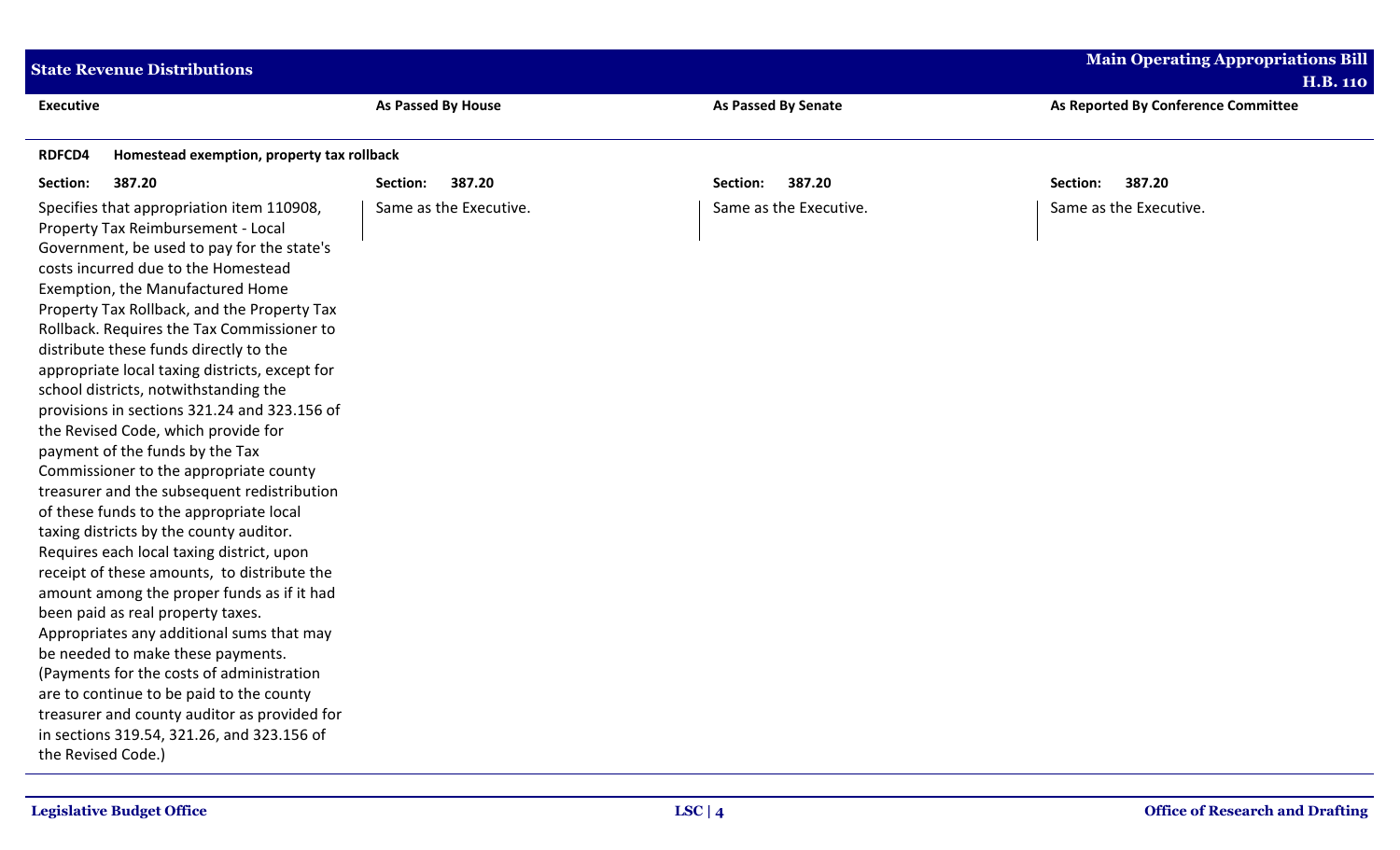| <b>State Revenue Distributions</b>                                                                                                                                                                                                                                                                                                                                                                                                                                                                                                                   |                           |                            | <b>Main Operating Appropriations Bill</b> |
|------------------------------------------------------------------------------------------------------------------------------------------------------------------------------------------------------------------------------------------------------------------------------------------------------------------------------------------------------------------------------------------------------------------------------------------------------------------------------------------------------------------------------------------------------|---------------------------|----------------------------|-------------------------------------------|
|                                                                                                                                                                                                                                                                                                                                                                                                                                                                                                                                                      |                           |                            | <b>H.B. 110</b>                           |
| <b>Executive</b>                                                                                                                                                                                                                                                                                                                                                                                                                                                                                                                                     | <b>As Passed By House</b> | <b>As Passed By Senate</b> | As Reported By Conference Committee       |
| <b>RDFCD6</b><br><b>Municipal income tax</b>                                                                                                                                                                                                                                                                                                                                                                                                                                                                                                         |                           |                            |                                           |
| 387.20<br>Section:                                                                                                                                                                                                                                                                                                                                                                                                                                                                                                                                   | 387.20<br>Section:        | 387.20<br>Section:         | 387.20<br>Section:                        |
| Specifies that appropriation item 110995,<br>Municipal Income Tax, be used to make<br>payments to municipal corporations under<br>section 5745.05 of the Revised Code.<br>Appropriates additional amounts if it is<br>determined that additional amounts are<br>needed to make such payments.                                                                                                                                                                                                                                                        | Same as the Executive.    | Same as the Executive.     | Same as the Executive.                    |
| <b>RDFCD7</b><br>Municipal net profit tax fund                                                                                                                                                                                                                                                                                                                                                                                                                                                                                                       |                           |                            |                                           |
| 387.20<br>Section:                                                                                                                                                                                                                                                                                                                                                                                                                                                                                                                                   | 387.20<br>Section:        | 387.20<br>Section:         | 387.20<br>Section:                        |
| Specifies that appropriation item 110902,<br>Municipal Net Profit Tax, be used to make<br>payments to municipal corporations under<br>section 718.83 of the Revised Code.<br>Appropriates additional amounts<br>determined to be necessary to make such<br>payments.                                                                                                                                                                                                                                                                                 | Same as the Executive.    | Same as the Executive.     | Same as the Executive.                    |
| Requires the Tax Commissioner, if the<br>Commissioner determines that insufficient<br>cash is in the Municipal Net Profit Tax Fund<br>(Fund 5VR0) to meet monthly distribution<br>obligations under section 718.83 of the<br>Revised Code during FY 2022 and FY 2023, to<br>certify to the Director of Budget and<br>Management the amount of additional cash<br>necessary to satisfy those obligations.<br>Requires the Commissioner, in such a case,<br>to submit a plan to the Director requesting<br>that the necessary cash be transferred from | Same as the Executive.    | Same as the Executive.     | Same as the Executive.                    |
| <b>Legislative Budget Office</b>                                                                                                                                                                                                                                                                                                                                                                                                                                                                                                                     |                           | LSC   5                    | <b>Office of Research and Drafting</b>    |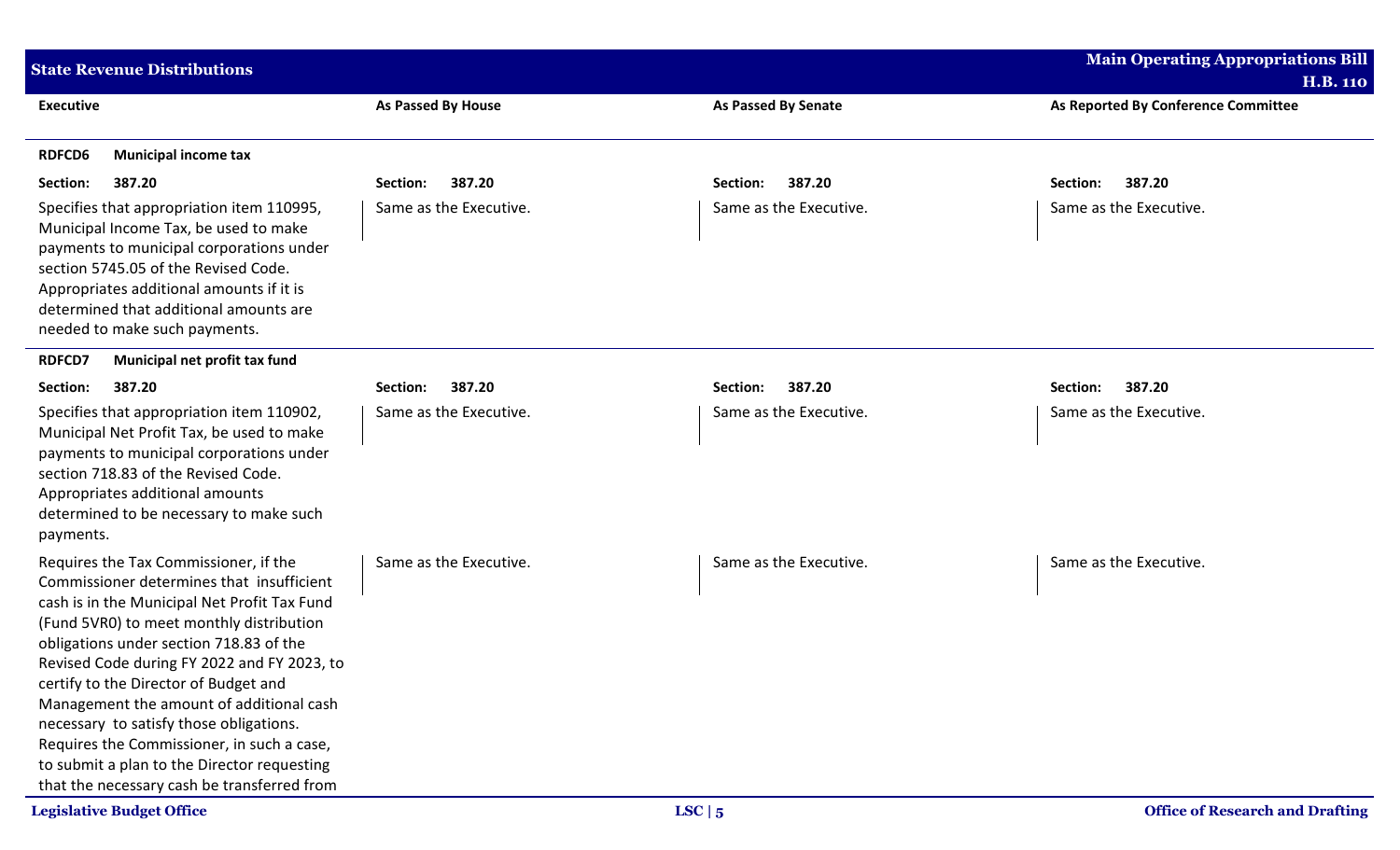| <b>State Revenue Distributions</b>                                                                                                                                                                                                                                                                                                                                                                                                                                                                                                                                                                                                                                                                                                                                                                                                                                                                            |                                       |                                                                                                                                                                                          | <b>Main Operating Appropriations Bill</b><br><b>H.B. 110</b> |
|---------------------------------------------------------------------------------------------------------------------------------------------------------------------------------------------------------------------------------------------------------------------------------------------------------------------------------------------------------------------------------------------------------------------------------------------------------------------------------------------------------------------------------------------------------------------------------------------------------------------------------------------------------------------------------------------------------------------------------------------------------------------------------------------------------------------------------------------------------------------------------------------------------------|---------------------------------------|------------------------------------------------------------------------------------------------------------------------------------------------------------------------------------------|--------------------------------------------------------------|
| <b>Executive</b>                                                                                                                                                                                                                                                                                                                                                                                                                                                                                                                                                                                                                                                                                                                                                                                                                                                                                              | <b>As Passed By House</b>             | <b>As Passed By Senate</b>                                                                                                                                                               | As Reported By Conference Committee                          |
| one or a combination of the following funds:<br>the Municipal Income Tax Administrative<br>Fund, the Local Sales Tax Administrative<br>Fund, the General School District Income Tax<br>Administrative Fund, the Motor Fuel Tax<br>Administrative Fund, the Property Tax<br>Administrative Fund, or the GRF. Requires<br>the plan to include a proposed repayment<br>schedule to reimburse those funds for any<br>cash so transferred. Authorizes the Director,<br>after receiving the certification and funding<br>plan from the Commissioner and if the<br>Director determines that sufficient cash is<br>available, to transfer the cash to Fund 5VR0<br>in accordance with the plan submitted by<br>the Commissioner or as otherwise<br>determined by the Director, and<br>subsequently permits the Director to<br>transfer cash from Fund 5VR0 to reimburse<br>the funds from which cash was transferred. |                                       |                                                                                                                                                                                          |                                                              |
| <b>Fiscal effect: May facilitate administration</b><br>of the municipal net profit tax.                                                                                                                                                                                                                                                                                                                                                                                                                                                                                                                                                                                                                                                                                                                                                                                                                       | Fiscal effect: Same as the Executive. |                                                                                                                                                                                          |                                                              |
| <b>Other Taxation Provisions</b><br><b>RDFCD9</b><br><b>Public Library Fund</b>                                                                                                                                                                                                                                                                                                                                                                                                                                                                                                                                                                                                                                                                                                                                                                                                                               |                                       |                                                                                                                                                                                          |                                                              |
| No provision.                                                                                                                                                                                                                                                                                                                                                                                                                                                                                                                                                                                                                                                                                                                                                                                                                                                                                                 | No provision.                         | Section: 387.10, 387.20<br>Increases the share of GRF tax revenue<br>transferred to the Public Library Fund each<br>month from 1.66% in codified law to 1.70%<br>in FY 2022 and FY 2023. | Section: 387.10, 387.20<br>Same as the Senate.               |